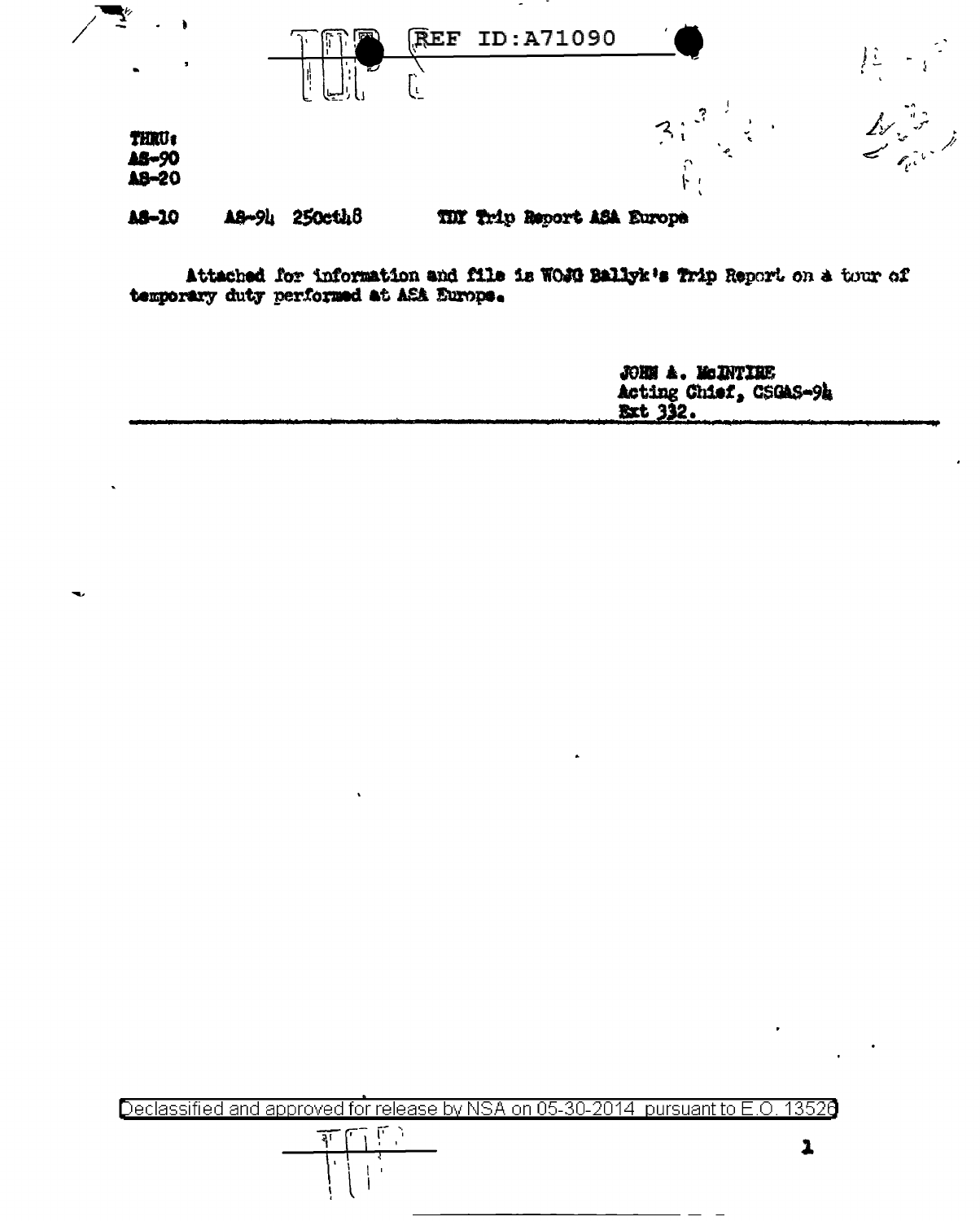

س رتەر

**CSOAS-94** 

ł,

SUBJECT: Report of Temporary Duty with ASA Europe.

 $\overline{C}$ 

 $\blacksquare$ 

THE 4 Chief, Entercept Control Branch, AS-9h Chief, Operations Division, AS-50 Deputy Chief, Army Security Agency, AS-20

 $30<sub>1</sub>$ Chief, Arry Security Agency, CSGAS-10

1. The following report is rendered in commention with recently complated TDY of the undersigned with Army Security Agency, Europe, said duty covering the period h March 19h8 to h October 19h8.

2. The itinerary for the pariod was as follows:

| Departed Westovar Airport      | L,        | March 1946       |   |                      |
|--------------------------------|-----------|------------------|---|----------------------|
| Arrived Frankfurt              | 6         | 糖                |   |                      |
| Departed Frankfurt             | Ş         | $\ddot{\bullet}$ | 特 |                      |
| Arrived Hermo Air Pass         | 10        |                  | n |                      |
| Departed Herno Air Base        | 23        | ₩                | ₩ |                      |
| Arrived Sheyern                | 23        | 魯                | 籍 |                      |
| Departed Sheyern               |           | April            | 儛 |                      |
| Arrived Perso Air Sase         | 7         | 炩                | Ħ |                      |
| Departed Harso Air Taso        | 14        |                  | ₩ |                      |
| Arrived Shoyern                | <b>14</b> |                  |   |                      |
| Departed Cheyern               | 13        | <b>BAT</b>       |   |                      |
| Arrived Herso Air Nase         | 13        |                  | 膏 |                      |
| <b>Departed Narso Air Case</b> | Дķ        | ۰                | n |                      |
| Arrived Sheyern                | 24        | ۰                | 費 |                      |
| Departed Shayern               | 25        | 顺                |   |                      |
| Arrived Salzburg               | 25        | ۰                | 騺 |                      |
| Departed Salaburg              | 26        | $\bullet$        |   |                      |
| Arrived Zell Am See            | 26        | 鰽                | ۰ |                      |
| Departed 2cll Am Sce           | 6         | Jame             | 9 |                      |
| Arrived Steyr                  | 9         | 帚                | a |                      |
| Departed Steyr                 | 35        | 총                | 6 |                      |
| Arrived Shayern                | 15        | 膾                |   |                      |
| Departed Sheyera               | 8         | July             | 0 |                      |
| Arrived Herzo Air Baze         | 8         |                  | ۰ |                      |
| Departed Herso Air Dass        | 26        | Aug              | a |                      |
| Arrived Frankfurt              | 28        |                  |   |                      |
| Departed Frankfurt -           |           | <b>Sopt</b>      |   |                      |
|                                |           |                  |   | EO $3.3(h)(2)$       |
|                                | 13        |                  |   | PL 86-36/50 USC 3605 |

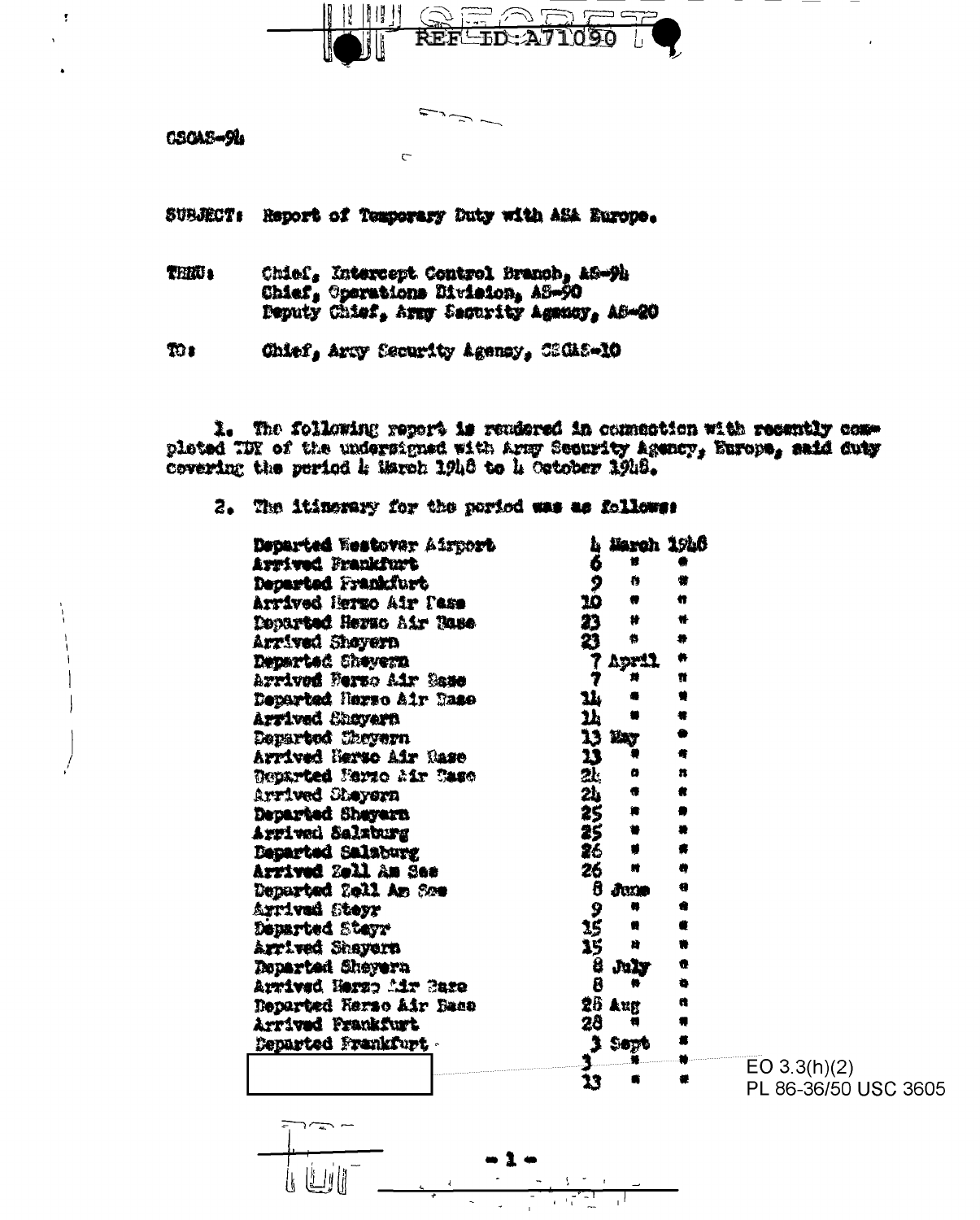

**OBOLD-91** 

| Arrived Frankfurt       |     | 13 Sept 1958    |   |
|-------------------------|-----|-----------------|---|
| Departed Frenkfurt      | 27  | 魯               | n |
| Arrived Nergo Air Base  | 27  | Ħ               | 8 |
| Departud Herto Air Base | 25. | 舂               | U |
| Arrived Sheyern         | 25  | Q               | ₩ |
| Departed Sheyern        | 20  | 肆               | 儋 |
| Arrivod Frenkfurt       | 29  | 栅               | 仿 |
| Departed Premkfurt      |     | $\mathbf 1$ Oct | w |
| Arrived Washington      | Ł   | - 6             | n |

3. The writer was directed to proceed to USH-6 (Nerso Air Base) and US2-32 (Charama) or other locations to further instigate a search for Grock Guerrilla targets, endsavor to intercept traffic, cstablish call signs, frequencies and schedules. This essignment and others subsequently added are discussed in the order in which the duties were parformed.

- a. The first location selected for this mission was USM-6 at Rermo Air Bass. Intercept positions were available, rhombic antennas could be used and a search metion could be utilised in the event mod results were obtained.
- b. The second location selected was USM-32 at Chayers. The type of antennas available and being used for that station's assignment were not suitable for the interception of Oresk Guerrilla targets, consequently two sloping V antenpas and one should over erected for the accomplishment of the special mission.
- 5. Findings and Accomplisionant of Mission at USN-6:



PL 86-36/50 USC 3605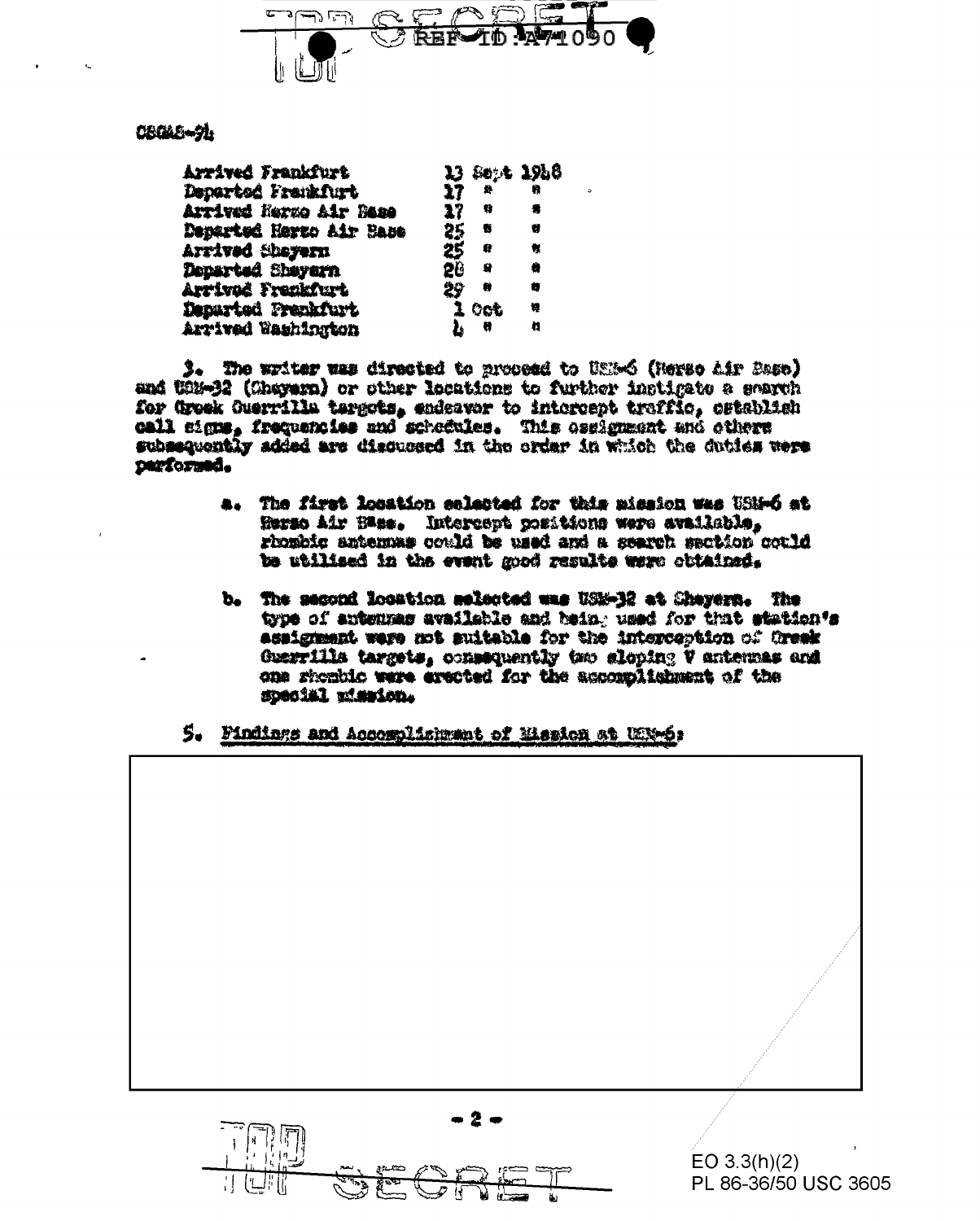



 $EO 3.3(h)(2)$ PL 86-36/50 USC 3605

## **CSOLS-91**

6. Findings and Accomplishment of Eission at USB-32:

## 7. Farmoning!

Six operators on TIX from asshington arrived this theatre on Annil lat to anatet in the stasion. Vain effort was to permit comping of maximum volume of hruffite. Consensation of all coarstors at one moint was iznoszible as at toth lesations considerable interference from losal and other sources were experienced and it was found necessary to duplicate the assignment. Three coerators were essigned to USM-32 and three assigned to the means seation at USE-6.

& Rethod of reportings

Reports of findings and progress were filed weakly or more often if pertinant and escording to TA stamaries as sutlined by AS-92. Sample cour is attacked to this resort. (Incl 1)

9. Progress of Mexical

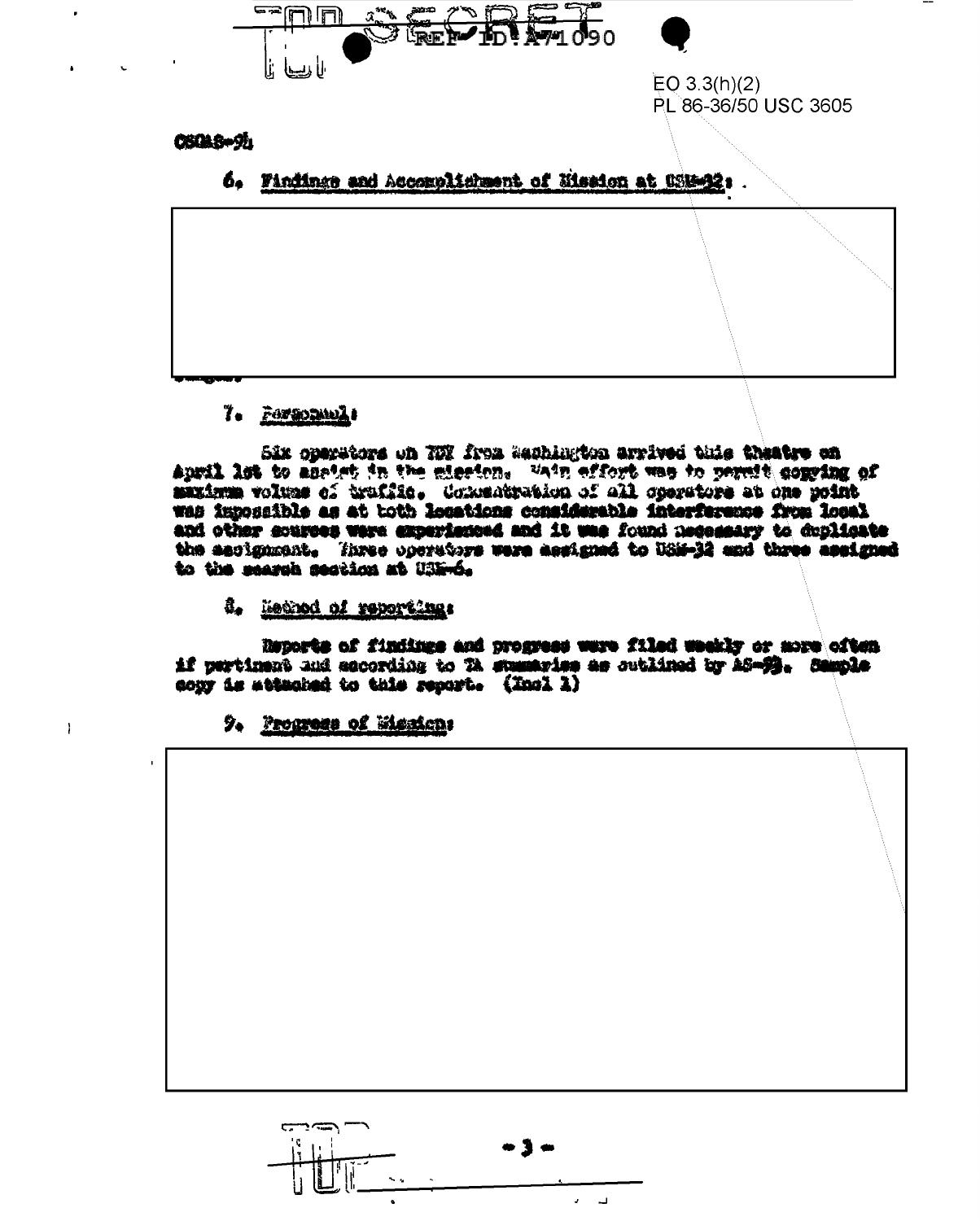

10. Progress of Iugoslav Missions

The following is a quote from the Win-6 report manter one on

\*Desire utilise remaining period of six months TDY tour by teem<br>to assist stations this theatre in furthering all presently assigned cover

اكنف  $\mathbb{P}[\mathbb{F}_\mathbb{R}]$ ij. ىسى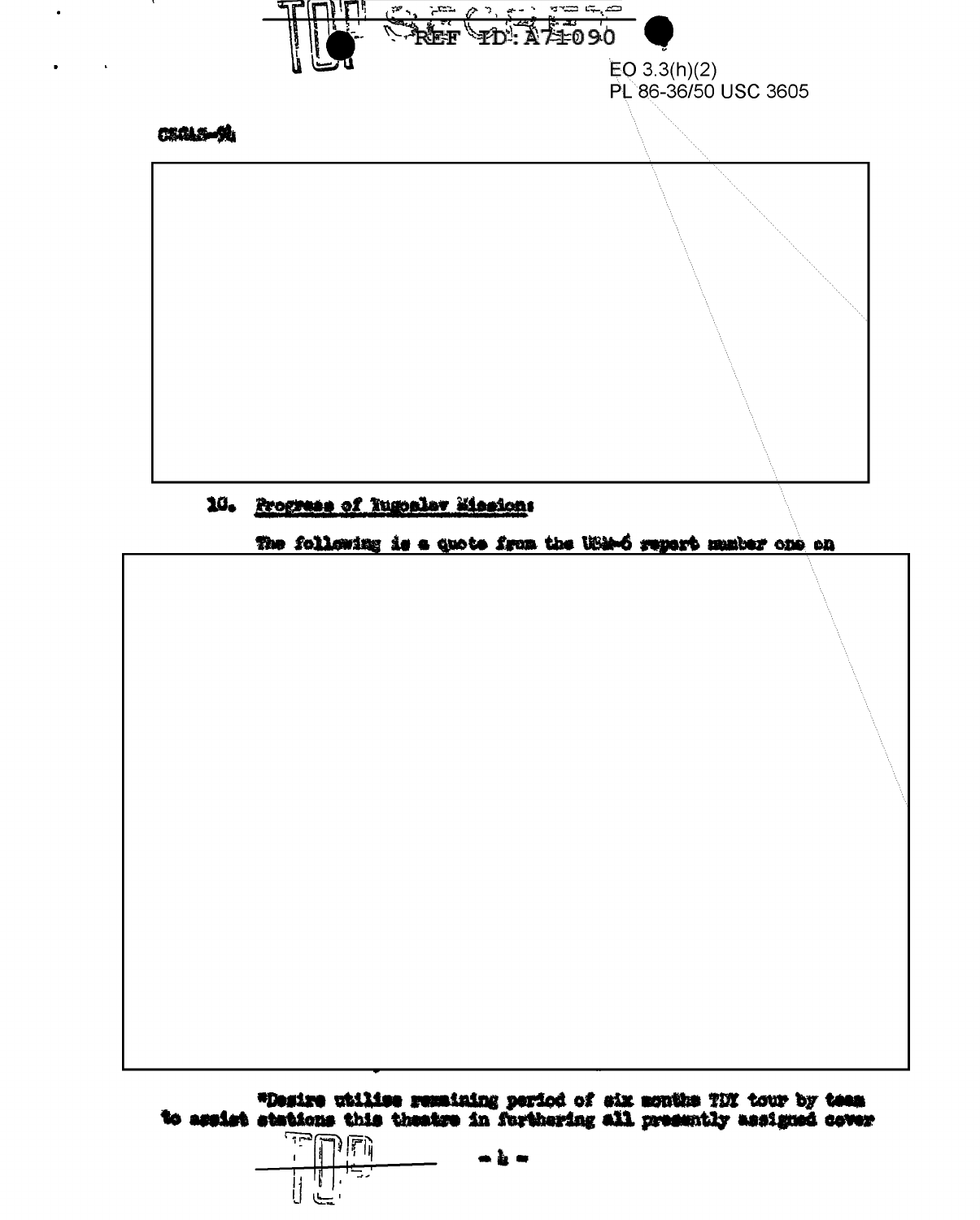

#### **CSGAS-94**

and development of operator personnel and scarch for now types of traffits which will be apscified in later medange."

# 12. Low lovel taper search:

13. A brist summarization surrounding the accomplishment of the several assignments and the personnel observations of the undersigned follower

a. Oresk Onerville Mesion:

This mission was satisfactorily completed. Results obtained by the newsomel of the scarch section at USIA6 were

b. Yugoslav Masiqne

Early progress of this mission was expedited and results

 $\mathbf{r}$ 

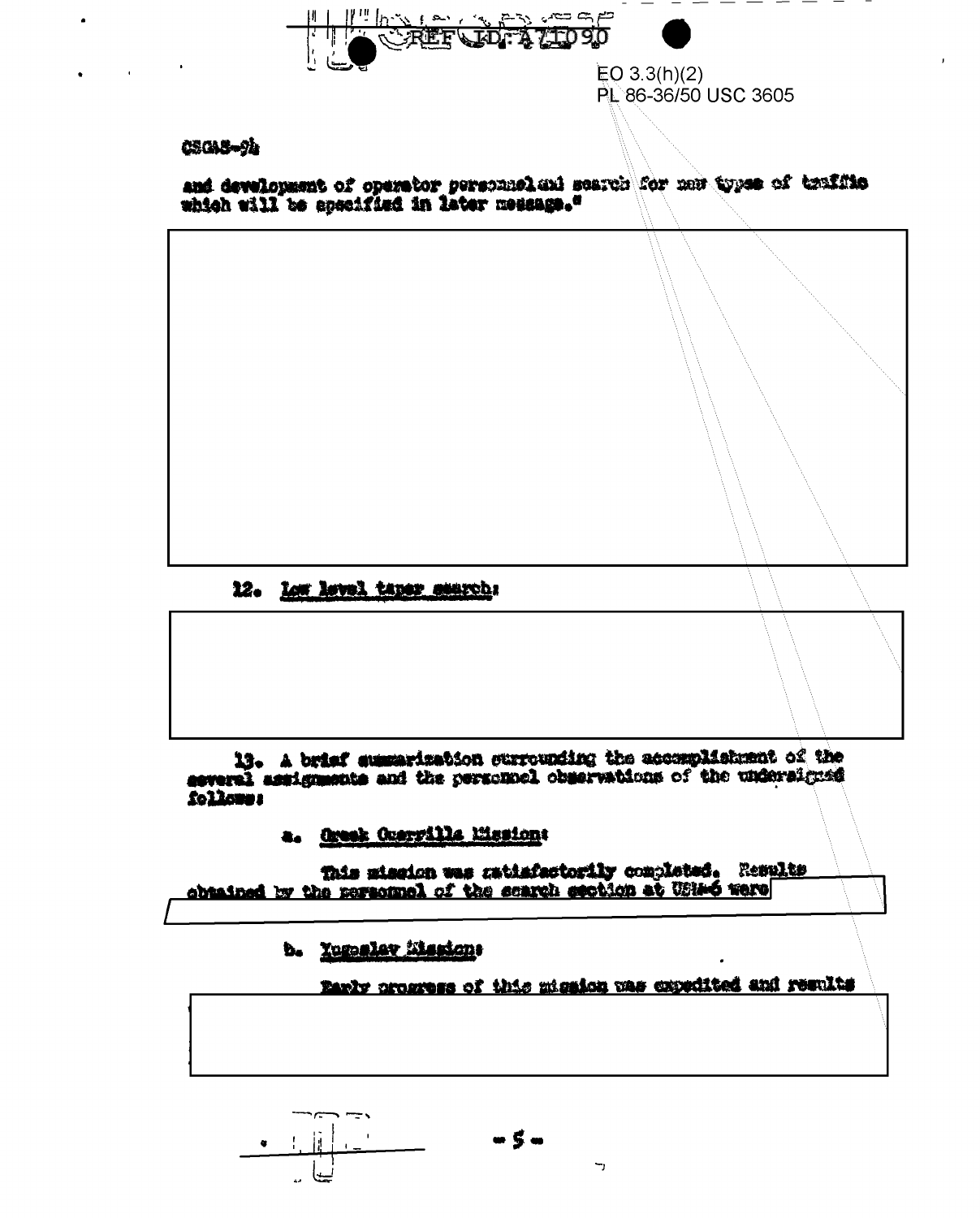

**CSOAE-94** 

c. Taper Military and Airs

 $EO(3.3(h)(2)$ PL 86-36/50 USC 3605

d. The truffic analygic section organized at Bergo Mir Base provided valuable aid in connection with known and putnome oircuits.

 $\mathbf{H}_i$  . It is felt that the period of temperary duty spont in this theatre was nest valuable, and it is sincerely hoped that the conditions rendered to the units occurred with the AS2D organization will provide favorable results.

> PETER BALLIK, **AUS SECRE** W-2139609